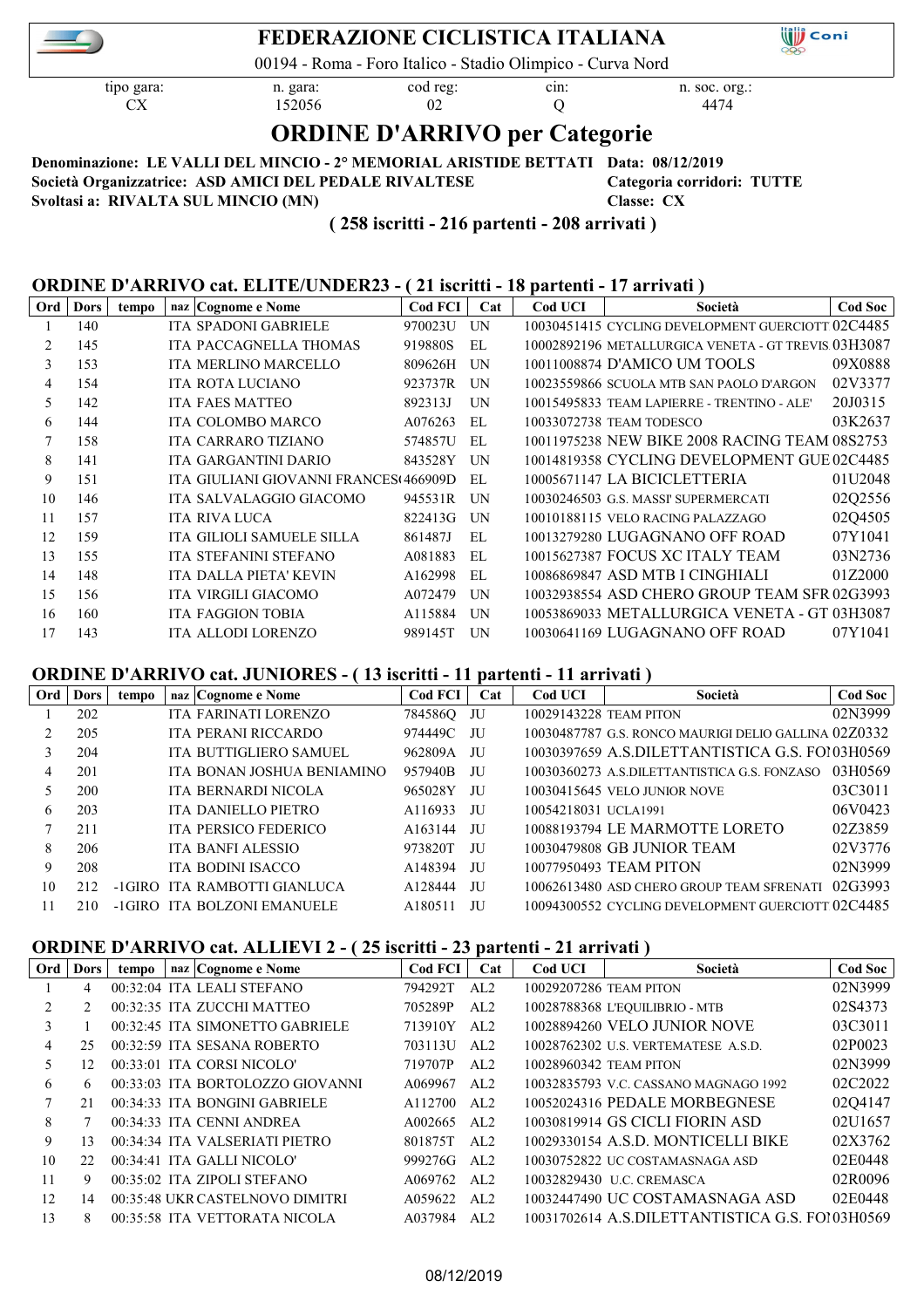| 14 | 19     | 00:36:35 ITA BOTTI NICHOLAS     | 711132N AL2 |      | 10028859201 ASPIRATORI OTELLI-CARIN-B <sub>/</sub> 02L1063 |
|----|--------|---------------------------------|-------------|------|------------------------------------------------------------|
| 15 | 15     | 00:36:39 ITA VIECELI SIMONE     | A040983 AL2 |      | 10031788193 A.S.DILETTANTISTICA G.S. FO103H0569            |
| 16 | 16     | 00:37:05 ITA AVOGADRO RICCARDO  | A012724 AL2 |      | 02D3982<br>10031011789 PONTIDA MTB TEAM                    |
| 17 | $\sim$ | 00:37:56 ITA PAOLETTI ANDREA    | A132737 AL2 |      | 02U1657<br>10067426300 GS CICLI FIORIN ASD                 |
| 18 |        | 00:37:57 ITA PASSAFIUME FILIPPO | A074705 AL2 |      | 02K1104<br>10033013932 G.S. BAREGGESE A.S.D                |
| 19 | 20     | 00:38:00 ITA BICELLI MATTEO     | 721233V AL2 |      | 10028975395 ASPIRATORI OTELLI-CARIN-B/02L1063              |
| 20 | 18     | 00:38:54 ITA AGUZZI NICOLA      | A159902     | AI.2 | 02Q4147<br>10084730894 PEDALE MORBEGNESE                   |
| 21 | 23     | -1GIRO ITA MARCELLI MATIAS      | A167474     | AT.2 | 02M3464<br>10090605761 S.C. BIKE DELU MAPEI                |
|    |        |                                 |             |      |                                                            |

## **ORDINE D'ARRIVO cat. ALLIEVI 1 - ( 27 iscritti - 24 partenti - 23 arrivati )**

| Ord | Dors | tempo | naz Cognome e Nome                             | Cod FCI | Cat | Cod UCI | Società                                          | Cod Soc |
|-----|------|-------|------------------------------------------------|---------|-----|---------|--------------------------------------------------|---------|
|     | 56   |       | 00:32:32 ITA MARCOLLI MILO                     | A049271 | AL1 |         | 10032034939 BUSTO GAROLFO                        | 02R0523 |
| 2   | 57   |       | 00:32:33 ITA DONATI DAVIDE                     | A072440 | AL1 |         | 10032936231 A.S.D. MONTICELLI BIKE               | 02X3762 |
| 3   | 63   |       | 00:34:58 ITA VESCO LEONARDO                    | 726969C | AL1 |         | 10029038144 S.C. MOBILI LISSONE                  | 02K0011 |
| 4   | 62   |       | 00:34:59 ITA GARDUMI MATTIA                    | 723113P | AL1 |         | 10028990553 A.S.D. MONTICELLI BIKE               | 02X3762 |
| 5   | 65   |       | 00:35:00 ITA VALSECCHI PIETRO GIOVANNI 773658T |         | AL1 |         | 10029094223 UC COSTAMASNAGA ASD                  | 02E0448 |
| 6   | 70   |       | 00:35:08 ITA FERRARA GIORGIO                   | 796849B | AL1 |         | 10029246187 SIRONE BIKE ASD                      | 02Q3611 |
|     | 59   |       | 00:35:10 ITA MANENTI MICHAEL                   | A027408 | AL1 |         | 10031421112 GS CICLI FIORIN ASD                  | 02U1657 |
| 8   | 64   |       | 00:35:15 ITA SARTORI MARTINO                   | A145494 | AL1 |         | 10076986658 MTB INCREA BRUGHERIO ASD 02W3745     |         |
| 9   | 60   |       | 00:35:47 ITA TOGNASCA NICOLO'                  | A024270 | AL1 |         | 10031332091 G.S. CICLI FIORIN CYCLING TE 01J2233 |         |
| 10  | 58   |       | 00:36:00 ITA BRAMATI ALESSANDRO                | 979404D | AL1 |         | 10030539422 ASD TEAM BRAMATI                     | 02S2343 |
| 11  | 66   |       | 00:36:17 ITA CELANO LORENZO                    | 803486Q | AL1 |         | 10029358446 U.C. CREMASCA                        | 02R0096 |
| 12  | 82   |       | 00:37:02 ITA LUNARDON LEONARDO                 | 808233E | AL1 |         | 10029435440 VELO JUNIOR NOVE                     | 03C3011 |
| 13  | 71   |       | 00:37:30 ITA FINOTTI MARCO                     | A007404 | AL1 |         | 10030905190 ASD CHERO GROUP TEAM SFR 02G3993     |         |
| 14  | 74   |       | 00:37:59 ITA BROCCHI EMANUELE                  | A100409 | AL1 |         | 10034619684 PEDALE MORBEGNESE                    | 02Q4147 |
| 15  | 75   |       | 00:38:02 ITA MADOTTO FEDERICO                  | 721610B | AL1 |         | 10028978732 G.S. ALZATE BRIANZA                  | 02E0672 |
| 16  | 67   |       | 00:38:02 ITA VIGORELLI FILIPPO                 | 792970C | AL1 |         | 10029191627 GS CICLI FIORIN ASD                  | 02U1657 |
| 17  | 73   |       | 00:38:29 ITA BOZZOLA RICCARDO                  | A009560 | AL1 |         | 10030952276 G.S. CICLI FIORIN CYCLING TE 01J2233 |         |
| 18  | 77   |       | 00:38:38 ITA RIBOLI SAMUELE                    | A097122 | AL1 |         | 10050687231 TEAM SERIO                           | 02L4286 |
| 19  | 72   |       | 00:38:53 ITA BRINA THOMAS                      | A187319 | AL1 |         | 10098058900 ASD CHERO GROUP TEAM SFR 02G3993     |         |
| 20  | 76   |       | 00:39:40 ITA RIBOLI LORENZO                    | A097121 | AL1 |         | 10050687130 TEAM SERIO                           | 02L4286 |
| 21  | 61   |       | -1GIRO ITA BORDIN MATTEO                       | A096430 | AL1 |         | 10034355764 GS CICLI FIORIN ASD                  | 02U1657 |
| 22  | 69   |       | -1GIRO ITA CONFALONIERI VALERIO                | 804849C | AL1 |         | 10029383304 UC COSTAMASNAGA ASD                  | 02E0448 |
| 23  | 81   |       | -1GIRO ITA FIORENTIN DOMENICO                  | A170283 | AL1 |         | 10029364106 VELO JUNIOR NOVE                     | 03C3011 |

## **ORDINE D'ARRIVO cat. ESORDIENTI 2 - ( 29 iscritti - 25 partenti - 25 arrivati )**

| Ord | Dors | tempo | naz Cognome e Nome                 | Cod FCI | Cat             | Cod UCI                | Società                                           | <b>Cod Soc</b> |
|-----|------|-------|------------------------------------|---------|-----------------|------------------------|---------------------------------------------------|----------------|
|     | 28   |       | 00:26:30 ITA D'ALESSANDRO NICOLO'  | 924155K | ES <sub>2</sub> |                        | 10030088774 BUSTO GAROLFO                         | 02R0523        |
| 2   | 26   |       | 00:26:37 ITA BATTAIN NICOLA        | A006508 | ES <sub>2</sub> |                        | 10030886396 A.S.DILETTANTISTICA G.S. FONZASO      | 03H0569        |
| 3   | 29   |       | 00:27:33 ITA VALENTINI DAVIDE      | A159708 | ES <sub>2</sub> |                        | 10084536793 U.C VALLE DI CEMBRA                   | 20S0390        |
| 4   | 41   |       | 00:27:33 ITA VALSERIATI MARCO      | 701877G | ES <sub>2</sub> |                        | 10028750073 A.S.D. MONTICELLI BIKE                | 02X3762        |
| 5   | 32   |       | 00:27:33 ITA FERRARIO GIOELE       | A037651 | ES <sub>2</sub> |                        | 10031693520 BUSTESE OLONIA A.S.D.                 | 02S0030        |
| 6   | 35   |       | 00:27:53 ITA SERVIDIO SIMONE       | 721280H | ES <sub>2</sub> |                        | 10028976106 GS CICLI FIORIN ASD                   | 02U1657        |
| 7   | 36   |       | 00:28:17 ITA DONATI ANDREA         | A095875 | ES <sub>2</sub> |                        | 10034321412 A.S.D. MONTICELLI BIKE                | 02X3762        |
| 8   | 37   |       | 00:28:44 ITA GRASSI FABIO FIORENZO | A000679 | ES <sub>2</sub> |                        | 10030781720 A.S.D. MONTICELLI BIKE                | 02X3762        |
| 9   | 38   |       | 00:28:45 ITA RANZINI FEDERICO      | A101194 | ES <sub>2</sub> |                        | 10034664245 TEAM PRO BIKE JUNIOR                  | 02W3673        |
| 10  | 27   |       | 00:28:52 ITA PAGLIARINO FABIO      | 927785N | ES <sub>2</sub> |                        | 10030116662 ASD PEDALE CANELLESE                  | 01C0100        |
| 11  | 42   |       | 00:29:04 ITA LEGORI MARCO          | A010448 | ES <sub>2</sub> | 10030971070 TEAM PITON |                                                   | 02N3999        |
| 12  | 39   |       | 00:29:13 ITA BARBUI MATTIA         | A008146 | ES <sub>2</sub> |                        | 10030921055 BUSTO GAROLFO                         | 02R0523        |
| 13  | 46   |       | 00:29:35 ITA PICA SIMONE           | A002882 | ES <sub>2</sub> |                        | 10030823853 UC COSTAMASNAGA ASD                   | 02E0448        |
| 14  | 30   |       | 00:29:37 ITA PISCINA MATTEO        | A096853 | ES <sub>2</sub> | 10034387793 GS CADEO   |                                                   | 07A0007        |
| 15  | 44   |       | 00:30:31 ITA MAIFREDI DAVIDE       | A019769 | ES <sub>2</sub> |                        | 10031198012 MADIGNANESE CICLISMO A.S. 02R4467     |                |
| 16  | 40   |       | 00:30:41 ITA INSELVINI FILIPPO     | A064628 | ES <sub>2</sub> |                        | 10032638157 A.S.D. MONTICELLI BIKE                | 02X3762        |
| 17  | 49   |       | 00:30:44 ITA GATTI LODOVICO        | A069573 | ES <sub>2</sub> |                        | 10032822255 LE MARMOTTE LORETO                    | 02Z3859        |
| 18  | 34   |       | 00:31:04 ITA BARBAZENI FEDERICO    | A064683 | ES <sub>2</sub> |                        | 10032640985 TEAM VERONA MTB                       | 03F3208        |
| 19  | 45   |       | 00:31:45 ITA MARIANI DAVIDE        | A126169 | ES <sub>2</sub> |                        | 10060744212 TEAM SERIO                            | 02L4286        |
| 20  | 47   |       | 00:32:23 ITA AIT FARES OMAR        | A001075 | ES <sub>2</sub> |                        | 10030790612 U.C VALLE DI CEMBRA                   | 20S0390        |
| 21  | 53   |       | 00:32:24 ITA ZANCANELLA DEVID      | A090002 | ES <sub>2</sub> |                        | 10033911079 U.C VALLE DI CEMBRA                   | 20S0390        |
| 22  | 55   |       | 00:32:26 ITA VEZZOSI RICCARDO      | A099733 | ES <sub>2</sub> |                        | 10034576036 A.S.D. GIOCA IN BICI OGLIO PC 02A4081 |                |
| 23  | 52   |       | 00:34:25 ITA SIGNORINI MICHAEL     | A116371 | ES <sub>2</sub> |                        | 10054222273 ASD S.C. POL. CASELLE ROSSE 03R0258   |                |
| 24  | 43   |       | 00:34:26 ITA SPAGNOLETTI IGOR      | A034621 | ES <sub>2</sub> |                        | 10031611573 MADIGNANESE CICLISMO A.S. 02R4467     |                |
| 25  | 54   |       | -1GIRO ITA LUPI MIRKO              | A132838 | ES <sub>2</sub> |                        | 10067802576 A.S.D. GIOCA IN BICI OGLIO PC 02A4081 |                |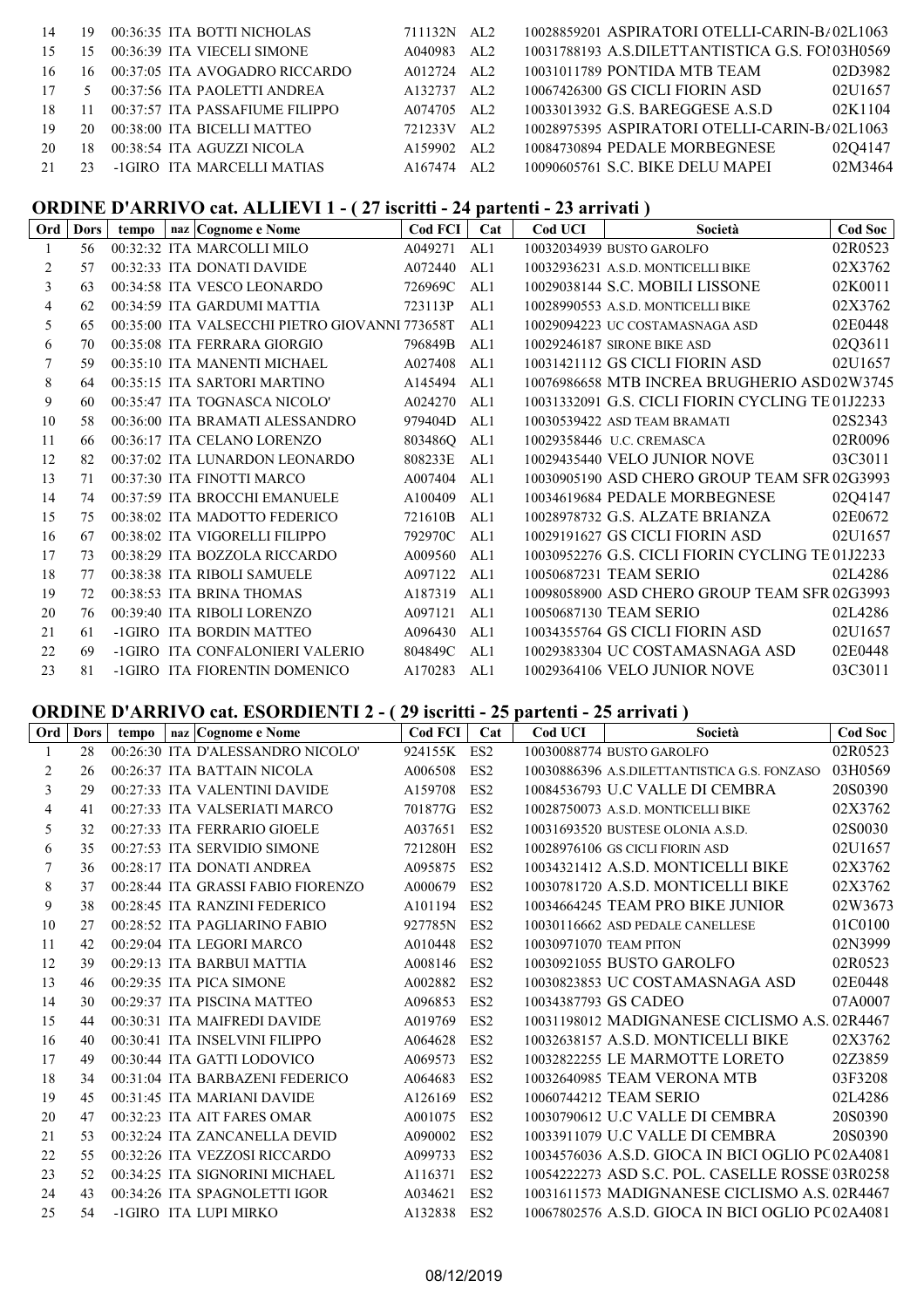### **ORDINE D'ARRIVO cat. DONNE ELITE - ( 5 iscritti - 5 partenti - 5 arrivati )**

| Ord | <b>Dors</b> | tempo | naz   Cognome e Nome                            | Cod FCI    | Cat | Cod UCI | Società                         | Cod Soc |
|-----|-------------|-------|-------------------------------------------------|------------|-----|---------|---------------------------------|---------|
|     | 215         |       | ITA BRESCIANI NICOLETTA                         | 430526L    | DE  |         | 10003146521 SCOTT RACING TEAM   | 02P2316 |
|     | 216         |       | <b>ITA MORO KATIA</b>                           | 860511U    | DE  |         | 10015513314 CICLISTI VALGANDINO | 02P3785 |
|     | 224         |       | ITA BASSI MARTINA                               | 997193C DE |     |         | 10030722005 MERIDA ITALIA TEAM  | 07U1631 |
|     | 217         |       | -1GIRO ITA GILIOLI VIOLA DOROTEA                | 861474U    | DE. |         | 10014208359 LUGAGNANO OFF ROAD  | 07Y1041 |
|     |             |       | -1GIRO ITA GILIOLI MARIANNA ANGELICA 887952N DE |            |     |         | 10023491158 LUGAGNANO OFF ROAD  | 07Y1041 |

#### **ORDINE D'ARRIVO cat. DONNE JUNIOR - ( 5 iscritti - 5 partenti - 5 arrivati )**

| Ord | Dors | tempo | naz   Cognome e Nome        | <b>Cod FCI</b> | Cat   | Cod UCI | Società                                            | <b>Cod Soc</b> |
|-----|------|-------|-----------------------------|----------------|-------|---------|----------------------------------------------------|----------------|
|     | 223  |       | ROU TURLEA GEORGIANA ILEANA | A035125 DJ     |       |         | 10031627135 PEDALE OSSOLANO                        | 01C0329        |
|     | 221  |       | <b>ITA ROSSETTI SONIA</b>   | 971895R DJ     |       |         | 10030463943 S.C.V. BIKE CADORAGO ASD               | 0204282        |
|     | 220. |       | -1GIRO ITA ZINI MARTA       | A025338        | - D.I |         | 10031360989 TEAM VERONA MTB                        | 03F3208        |
|     |      |       | -1GIRO ITA CAPRETTI ALICE   | 772405E        | - DJ  |         | 10029090886 SOPRAZOCCO PROGETTO CICLISMO A 02Y3870 |                |
|     |      |       | -1GIRO ITA STORTI DENISE    | A063331        | - D.I |         | 10032584809 A.S.D. GIOCA IN BICI OGLIO PO          | 02A4081        |

#### **ORDINE D'ARRIVO cat. DONNE ALLIEVE - ( 12 iscritti - 12 partenti - 12 arrivati )**

| Ord | Dors | tempo | naz Cognome e Nome              | <b>Cod FCI</b> | Cat             | Cod UCI | Società                                   | <b>Cod Soc</b> |
|-----|------|-------|---------------------------------|----------------|-----------------|---------|-------------------------------------------|----------------|
|     | 91   |       | 00:30:07 ITA RIBONI ALICE       | 721235X DA2    |                 |         | 10028975496 LUGAGNANO OFF ROAD            | 07Y1041        |
|     | 93   |       | 00:31:32 ITA SACCHI CHIARA      | 708879Z        | DA <sub>2</sub> |         | 10028833636 BUSTO GAROLFO                 | 02R0523        |
| 3   | 89   |       | 00:31:36 ITA CERIELLO MATILDE   | 718221E        | DA <sub>2</sub> |         | 10028945891 GS CICLI FIORIN ASD           | 02U1657        |
| 4   | 92   |       | 00:32:32 ITA PAGANELLI ELETTRA  | 797104S        | DA1             |         | 10029251544 GS CICLI FIORIN ASD           | 02U1657        |
| 5   | 90   |       | 00:33:05 ITA TESTA MARTINA      | A067364        | DA1             |         | 10054487409 GS CICLI FIORIN ASD           | 02U1657        |
| 6   | 94   |       | $00:33:33$ ITA ONEDA IRENE      | 972299C        | DA <sub>2</sub> |         | 10030468084 GS CICLI FIORIN ASD           | 02U1657        |
|     | 95   |       | 00:33:41 ITA MUSTO MARIA CHIARA | A078865        | DA1             |         | 10033221268 PEDALE OSSOLANO               | 01C0329        |
| 8   | 98   |       | 00:34:05 ITA GUERINI CHIARA     | A065087        | DA1             |         | 10032659779 TEAM PITON                    | 02N3999        |
| 9   | 96.  |       | $00:34:42$ ITA VILLA PETRA      | 968932S        | DA <sub>2</sub> |         | 10030442422 ASD TEAM BRAMATI              | 02S2343        |
| 10  | 100. |       | 00:34:56 ITA VEZZOSI REBECCA    | A095133        | DA1             |         | 10034271191 A.S.D. GIOCA IN BICI OGLIO PO | 02A4081        |
| 11  | 97   |       | 00:34:59 ITA DURANTE MATILDA    | A102817        | DA <sub>2</sub> |         | 10050831317 PONTIDA MTB TEAM              | 02D3982        |
| 12  | -99  |       | -1GIRO ITA BELLARDI MARTINA     | 933469X        | DA1             |         | 10030155462 TEAM PITON                    | 02N3999        |

## **ORDINE D'ARRIVO cat. DONNE ESORDIENTI 2 - ( 6 iscritti - 6 partenti - 6 arrivati )**

| Ord | Dors | tempo | naz Cognome e Nome            | Cod FCI             | Cat             | Cod UCI | Società                                 | Cod Soc |
|-----|------|-------|-------------------------------|---------------------|-----------------|---------|-----------------------------------------|---------|
|     | 87   |       | 00:31:35 ITA MILESI SILVIA    | A148661             | ED <sub>2</sub> |         | 10077969186 UNIONE CICLISTICA OSSANESGA | 02U2799 |
|     | 85   |       | 00:31:39 ITA ZAMBELLI ALESSIA | A038310             | ED <sub>2</sub> |         | 10031711405 UNIONE CICLISTICA OSSANESGA | 02U2799 |
|     | 83   |       | 00:32:08 ITA BARBIERO MARTINA | A009978             | ED <sub>2</sub> |         | 10030960663 BUSTO GAROLFO               | 02R0523 |
|     | 84   |       | 00:32:28 ITA PETTENE GLORIA   | A <sub>121328</sub> | ED <sub>2</sub> |         | 10056566239 FOCUS XC ITALY TEAM         | 03N2736 |
|     | 86   |       | 00:34:24 ITA VERCESI ALESSIA  | A035473             | ED <sub>2</sub> |         | 10031638148 GS CICLI FIORIN ASD         | 02U1657 |
|     | 88   |       | -1 GIRO ITA AZZINI FABIOLA    | A000482             | ED <sub>2</sub> |         | 10030777676 VALCAR CYLANCE CYCLING      | 02V3672 |
|     |      |       |                               |                     |                 |         |                                         |         |

## **ORDINE D'ARRIVO cat. G6M - ( 27 iscritti - 26 partenti - 26 arrivati )**

| Ord | Dors | tempo | naz Cognome e Nome                  | <b>Cod FCI</b> | Cat | Cod UCI | Società                                           | <b>Cod Soc</b> |
|-----|------|-------|-------------------------------------|----------------|-----|---------|---------------------------------------------------|----------------|
|     | 109  |       | 00:20:51 ITA POZZI ACHILLE          | A028806        | G6M |         | 10031460114 LE MARMOTTE LORETO                    | 02Z3859        |
| 2   | 101  |       | 00:21:04 ITA LONGONI DANIELE        | A015082        | G6M |         | 10031066050 S.C. TRIANGOLO LARIANO A.S.D.         | 02P3489        |
| 3   | 120  |       | 00:21:07 ITA DA RIOS RICCARDO       | A014340        | G6M |         | 10031047458 SOC. SPORT.SANFIORESE                 | 03B0148        |
| 4   | 104  |       | 00:21:09 ITA BARUZZI FRANCESCO      | A058084        | G6M |         | 10032382725 MAZZANO A.S.D.                        | 02Y2058        |
| 5   | 103  |       | 00:21:37 ITA COLOMBO RICCARDO       | A077098        | G6M |         | 10033118309 VALCERESIO BIKE A.S.D.                | 02V4256        |
| 6   | 102  |       | 00:21:55 ITA BRAFA FEDERICO ROSARIO | A030371        | G6M |         | 10031497904 MELAVI FOCUS BIKE                     | 02C2113        |
| 7   | 125  |       | 00:22:05 ITA SAVOLDINI MASSIMO      | A009256        | G6M |         | 10030945307 CICLISTICA POMPIANO A.S.D.            | 02X3849        |
| 8   | 110  |       | 00:22:19 ITA CARMINATI MIRKO        | A011570        | G6M |         | 10030990470 ASD TEAM BRAMATI                      | 02S2343        |
| 9   | 105  |       | 00:22:25 ITA BUSIELLO MATTIA        | A013427        | G6M |         | 10031024624 UC COSTAMASNAGA ASD                   | 02E0448        |
| 10  | 106  |       | 00:22:35 ITA BONALUMI ANDREA        | A122249        | G6M |         | 10058415000 PONTIDA MTB TEAM                      | 02D3982        |
| 11  | 127  |       | 00:22:55 ITA TASCA TOMMASO          | A102367        | G6M |         | 10034732347 V.C. CITTA' DI MAROSTICA              | 03X0727        |
| 12  | 107  |       | 00:22:59 ITA LUCIANI NICOLO'        | A043855        | G6M |         | 10031853871 BUSTO GAROLFO                         | 02R0523        |
| 13  | 124  |       | 00:23:07 ITA SACCANI FEDERICO       | A041611        | G6M |         | 10031807896 A.S.D. GIOCA IN BICI OGLIO PC 02A4081 |                |
| 14  | 126  |       | 00:23:17 ITA SIMONETTO MICHELE      | A011097        | G6M |         | 10030982689 VELO JUNIOR NOVE                      | 03C3011        |
| 15  | 108  |       | 00:23:31 ITA BRANCALEON LUCA        | 974323V        | G6M |         | 10030486070 V.C. SOMMESE                          | 02W0313        |
| 16  | 121  |       | 00:23:46 ITA D'ARSIE' LEONARDO      | A055691        | G6M |         | 10032293203 SOC. SPORT.SANFIORESE                 | 03B0148        |
| 17  | 115  |       | 00:23:49 ITA DELLA MARTA MANUEL     | A182213        | G6M |         | 10094739072 MELAVI' FOCUS BIKE                    | 02C2113        |
| 18  | 114  |       | 00:24:30 ITA CHIECCHI FEDERICO      | A159917        | G6M |         | 10084594387 TEAM VERONA MTB                       | 03F3208        |
| 19  | 111  |       | 00:24:33 ITA MORO MARCO MARIA       | A152114        | G6M |         | 10080106523 U.C. CREMASCA                         | 02R0096        |
| 20  | 122  |       | 00:24:39 ITA GANINI STEFANO         | A019196        | G6M |         | 10031181541 MADIGNANESE CICLISMO A.S. 02R4467     |                |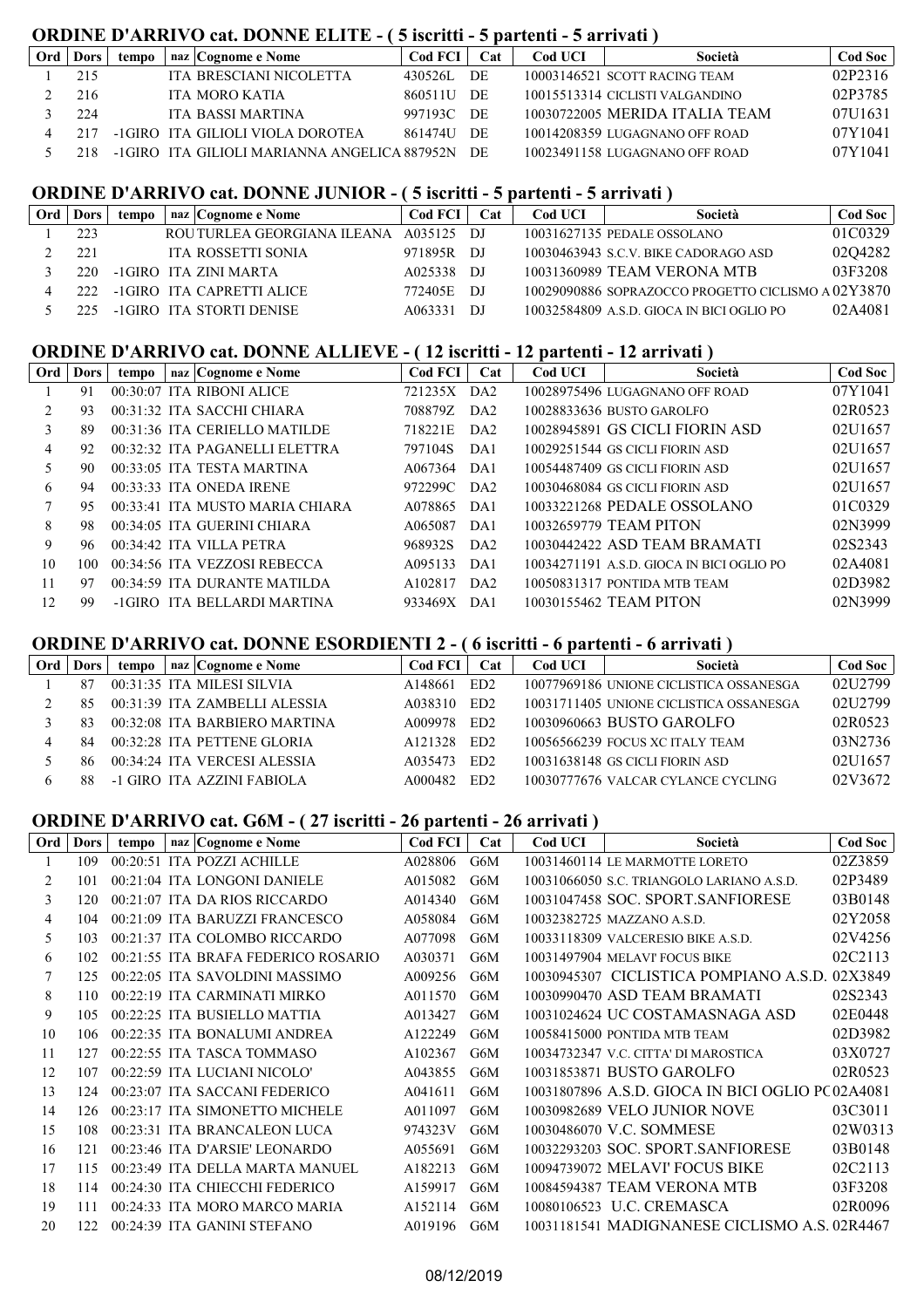|    | 21 117 00:25:56 ITA MAGGIONI DENNIS  | A034190 G6M |     | 10031598540 GS CICLI FIORIN ASD<br>02U1657        |
|----|--------------------------------------|-------------|-----|---------------------------------------------------|
|    | 22 113 00:26:20 ITA BOSELLI LEONARDO | A034859 G6M |     | 10031618445 SPORTEVEN CYCLING GROUP 02Q4386       |
|    | 23 118 00:26:23 ITA AGUZZI LUCA      | A148021     | G6M | 10077965651 PEDALE MORBEGNESE<br>0204147          |
|    | 24 119 00:26:52 ITA BERARDI EMANUELE | A141563 G6M |     | 10075203575 A.S.D. GIOCA IN BICI OGLIO PC 02A4081 |
| 25 | $123$ 00:28:12 ITA GATTI ALESSIO     | A154395 G6M |     | 10090595354 S.C. BIKE DELU MAPEI<br>02M3464       |
|    | 26 112 00:30:50 ITA BERTOLINI ANDREA | A146939 G6M |     | 10077367079 SPORTEVEN CYCLING GROUP 02Q4386       |
|    |                                      |             |     |                                                   |

#### **ORDINE D'ARRIVO cat. G6F - ( 10 iscritti - 8 partenti - 8 arrivati )**

| Ord | Dors | tempo | naz Cognome e Nome                   | $\text{Cod}$ FCI | Cat | Cod UCI | Società                                           | <b>Cod Soc</b> |
|-----|------|-------|--------------------------------------|------------------|-----|---------|---------------------------------------------------|----------------|
|     | 138  |       | 00:24:03 ITA BEZZONE CAMILLA         | A028321          | G6F |         | 10031446067 TECNOBIKE BRA                         | 01J2337        |
|     | 130. |       | 00:24:10 ITA DI SCIUVA ROMINA EVELIN | A070797          | G6F |         | 10032869139 GS CICLI FIORIN ASD                   | 02U1657        |
|     | 131  |       | 00:26:07 ITA VIGORELLI MARTINA       | 788907E          | G6F |         | 10029161820 GS CICLI FIORIN ASD                   | 02U1657        |
| 4   | 132. |       | 00:26:08 ITA DURANTE DARIA           | A123349 G6F      |     |         | 10058917073 PONTIDA MTB TEAM                      | 02D3982        |
|     | 134. |       | 00:26:49 ITA LORENZINI PAOLA         | A015045          | G6F |         | 10031065343 FOCUS XC ITALY TEAM                   | 03N2736        |
| 6   | 137  |       | 00:27:02 ITA COLOMBO ANNA            | A147259          | G6F |         | 10077370820 DAIRAGHESE                            | 02X0146        |
|     | 139. |       | 00:28:33 ITA FANTI AURORA            | A071817          | G6F |         | 10032908747 A.S.D. GIOCA IN BICI OGLIO PC 02A4081 |                |
|     | 133  |       | 00:29:00 ITA VALLI ELISA             | A067705          | G6F |         | 10032752537 PONTIDA MTB TEAM                      | 02D3982        |

## **ORDINE D'ARRIVO cat. MASTER FASCIA 1 - ( 33 iscritti - 19 partenti - 17 arrivati )**

| Ord | Dors | tempo | naz   Cognome e Nome        | <b>Cod FCI</b> | Cat            | <b>Cod UCI</b>      | Società                                             | Cod Soc |
|-----|------|-------|-----------------------------|----------------|----------------|---------------------|-----------------------------------------------------|---------|
|     | 179  |       | <b>ITA PACCAGNELLA ERIK</b> | A077000        | M1             |                     | 10005620021 METALLURGICA VENETA - GT TREVIS 03H3087 |         |
| 2   | 166  |       | ITA BORGONOVO ROBERTO       | A000914        | M <sub>3</sub> |                     | 10030787982 TEAM BMX GARLATE                        | 02C4414 |
| 3   | 177  |       | <b>ITA STRULLATO PAOLO</b>  | A077291        | M <sub>3</sub> |                     | 10033131645 ASD CHERO GROUP TEAM SFR 02G3993        |         |
| 4   | 168  |       | ITA GALEOTALANZA ANTONIO    | A084193        | M <sub>2</sub> |                     | 10033541267 BONFANTI RACING TEAM                    | 02K4397 |
| 5   | 165  |       | <b>ITA DAVIDE BELLETTI</b>  | 851724U        | M <sub>2</sub> |                     | 10006047023 MX PROJECT                              | 02T4059 |
| 6   | 170  |       | ITA MARCHESAN MAURIZIO      | A055143        | M <sub>3</sub> |                     | 10032271880 S.C. FAGNANO NUOVA                      | 02J1029 |
|     | 180  |       | ITA LANFREDI SOFIA NICOLAS  | A164909        | <b>ELMT</b>    |                     | 10087983832 ASD CHERO GROUP TEAM SFR 02G3993        |         |
| 8   | 172  |       | ITA PEDRETTI MANUEL         | 865692T        | M <sub>3</sub> |                     | 10029703303 A.S.D. MONTICELLI BIKE                  | 02X3762 |
| 9   | 196  |       | ITA CANEDOLI FRANCESCO      | ES94338        | M1             |                     | 7907897 SSD TEAM STOCCHETTI                         | 04CR123 |
| 10  | 190  |       | ITA LONATI MATTEO           | A003668        | M1             |                     | 10030837900 MDL RACING CREW A.S.D.                  | 02Z3560 |
| 11  | 197  |       | -1GIRO ITA CANEDOLI MARCO   | ES94339        | <b>ELMT</b>    |                     | 7907898 SSD TEAM STOCCHETTI                         | 04CR123 |
| 12  | 178  |       | ITA CAVALLERI SERGIO        | A160997        | M <sub>2</sub> |                     | 10030063819 MTB ITALIA-HOT ROCK SCHO(02Y1948        |         |
| 13  | 192  |       | <b>ITA OTTONI ALBERTO</b>   | A129737        | M <sub>2</sub> |                     | 10063316126 S.C. BARBIERI                           | 03N2871 |
| 14  | 182  |       | <b>ITA BARACCA DEVID</b>    | A164382        | M <sub>1</sub> |                     | 10088390929 ASD AMICI DEL PEDALE RIVA102Q4474       |         |
| 15  | 184  |       | <b>ITA PONSINI DAVIDE</b>   | A146298        | M <sub>3</sub> |                     | 10077069009 S.C. FAGNANO NUOVA                      | 02J1029 |
| 16  | 181  |       | -2GIRO ITA DURANTE ANTONIO  | A172734        | M <sub>3</sub> |                     | 10092104918 PONTIDA MTB TEAM                        | 02D3982 |
| 17  | 169  |       | <b>ITA ANGELI FRANCESCO</b> | A105134        | M <sub>2</sub> | 10048475025 CM2 ASD |                                                     | 08N3213 |

#### **ORDINE D'ARRIVO cat. MASTER FASCIA 2 - ( 23 iscritti - 18 partenti - 16 arrivati )**

| Ord | <b>Dors</b> | tempo | naz Cognome e Nome                   | Cod FCI    | Cat            | Cod UCI     | Società                                       | Cod Soc     |
|-----|-------------|-------|--------------------------------------|------------|----------------|-------------|-----------------------------------------------|-------------|
|     | 231         |       | <b>ITA TESTA IVAN</b>                | A160250    | M <sub>4</sub> |             | 10084876192 TEAM BMX GARLATE                  | 02C4414     |
|     | 230         |       | ITA LONGONI GIANLUCA                 | 876978C    | M <sub>5</sub> |             | 10029758671 S.C. TRIANGOLO LARIANO A.S.D.     | 02P3489     |
| 3   | 232         |       | <b>ITA TURSI MAURO</b>               | A162665    | M <sub>5</sub> |             | 10086874796 A.S.D. LORIS BIKE                 | 01U2371     |
| 4   | 235         |       | ITA COPPIARDI GIORGIO                | A126311    | M4             |             | 10060746737 CC CREMONESE ASD                  | 02E3592     |
| 5   | 233         |       | <b>ITA VETTORATA LUCA</b>            | A118774    | M4             |             | 10055795491 A.S.DILETTANTISTICA G.S. FONZASO  | 03H0569     |
| 6   | 251         |       | <b>ITA VARESCO ADRIANO</b>           | 990893P    | M4             |             | 10013591603 UNIONE SPORTIVA LITEGOSA A.S.D.   | 20D1153     |
|     | 249         |       | ITA BRANCALEON DAVICE ENRICC ES94341 |            | M <sub>4</sub> | <b>ACSI</b> | ASD NEWCICLISMO.COM                           | 04VA033     |
| 8   | 236         |       | <b>ITA ZOTTI MICHELE</b>             | A110793    | M <sub>5</sub> |             | 10051306819 TEAM VISCARDI A.S.D.              | 02G2931     |
| 9   | 237         |       | ITA MARCHETTA LUIGI                  | A061314    | M4             |             | 10032515895 LUGAGNANO OFF ROAD                | 07Y1041     |
| 10  | 252         |       | -1GIRO ITA AFRETTI ANDREA            | 7953630    | M4             | <b>ACSI</b> | S.C. FORMIGOSA                                | <b>ACSI</b> |
| 11  | 241         |       | -1GIRO ITA QUERCI ELIA               | 729058R    | M4             |             | 10029070981 S.C. BARBIERI                     | 03N2871     |
| 12  | 238         |       | -1GIRO ITA INSELVINI OSCAR           | 974739E    | M <sub>4</sub> |             | 10030492235 A.S.D. MONTICELLI BIKE            | 02X3762     |
| 13  | 240         |       | -1GIRO ITA ZECCHI SIMONE             | 866439W M5 |                |             | 10029707343 MTB ITALIA-HOT ROCK SCHO(02Y1948  |             |
| 14  | 248         |       | -1GIRO ITA PETTENATI MASSIMO         | ES94340    | M4             | <b>ACSI</b> | asd cerlongo                                  | <b>ACSI</b> |
| 15  | 239         |       | -1GIRO ITA PELIZZARI TIZIANO         | 792157Z    | M <sub>4</sub> |             | 10029185361 MTB ITALIA-HOT ROCK SCHO(02Y1948  |             |
| 16  | 246         |       | -2GIRO ITA BONANNO GIOVANNI          | A162453    | M5             |             | 10089145711 ASD AMICI DEL PEDALE RIVA 0204474 |             |

# **ORDINE D'ARRIVO cat. MASTER FASCIA 3 - (17 iscritti - 13 partenti - 13 arrivati)**<br>  $\boxed{Ord | Dors |$  tempo  $\boxed{naz | Cognome e \text{ None}}$

| Ord Dors | tempo | naz   Cognome e Nome | Cod FCI | $\mathbf{Cat}$ | Cod UCI | Società                                   | Cod Soc |
|----------|-------|----------------------|---------|----------------|---------|-------------------------------------------|---------|
| 262      |       | ITA CHIARINI GIORGIO | A141213 | - M6           |         | 10028707637 FLANDRES LOVE - SPORTLAND     | 02V3879 |
| 255      |       | ITA BAGGI FABRIZIO   | 855093L | - M6           |         | 10029646315 S.C. TRIANGOLO LARIANO A.S.D. | 02P3489 |
| 259      |       | ITA ZAMBONI ANDREA   | A104746 | M6             |         | 10048280924 TEAM RIDICULOUS               | 02J4333 |